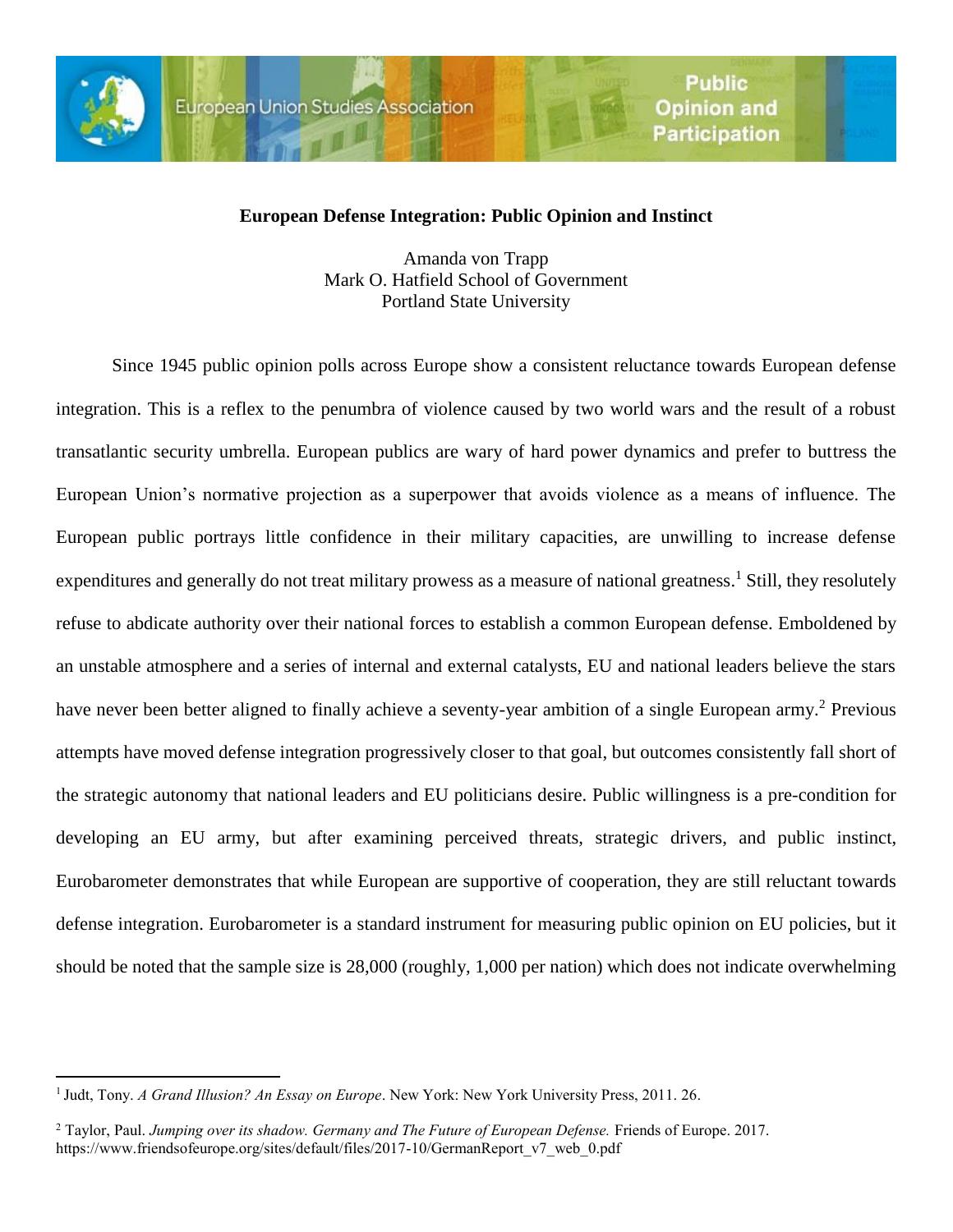support or opposition in a population of nearly 513 million. However, its continuity across 28-member states provide general assumptions as to where the diverse publics may collectively align.

#### *Perceived Threats:*

In 2000, the threats Europeans feared the most were non-military related. Eurobarometer records that the public considered organized crime, accident at a nuclear plant, and terrorism to be the top three threats facing Europe.<sup>3</sup> Threats that had to do with conventional military concerns were eighth and ninth on the list. The 2000 results are insightful because despite significant events since 9/11—The US-led Iraq invasion, European Enlargement, the 2008 financial crisis, Russian annexation of Crimea, and the US Trump Administration—there appears to be little change in public opinion towards military related threats. In a recent special Eurobarometer survey conducted in November 2018, when asked "what are the main risks/threats for the European Union in the coming years?" the top three ranked by Europeans are terrorist attacks, poor management of immigration, and pollution. <sup>4</sup> These are still non-military threats. "Conflicts with Countries outside the EU" received 22 percent of responses which was only seven percent of above responders who considered "Armed Conflict within the EU" to be a threat. Why then has there been a significant increase in dialog from the European Leaders urging the development of military capacity? In 2017, the President of the European Commission, Jean-Claude Juncker, announced that "by 2025 we need a fully-fledged European Defense Union."<sup>5</sup> That same year Eurobarometer asked European publics if they are in favor of an EU army for the future: only 16 percent were "in favor" and 39 percent were "somewhat in favor," the rest opposed or undecided.<sup>6</sup> Notwithstanding the context of the years

<sup>&</sup>lt;sup>3</sup> Manigart, Phillipe. "Public Opinion and European Defense." Royal Military Academy (2001). 4. URL: http://ec.europa.eu/commfrontoffice/publicopinion/archives/ebs/ebs\_146\_en.pdf

<sup>4</sup> Special Eurobarometer 479, 13.

<sup>&</sup>lt;sup>5</sup> Juncker, Jean-Claude. European Commission Speech, State of the Union Address (2017). ULR: http://europa.eu/rapid/pressrelease\_SPEECH-17-3165\_en.htm

<sup>6</sup> Special Eurobarometer 461, 14.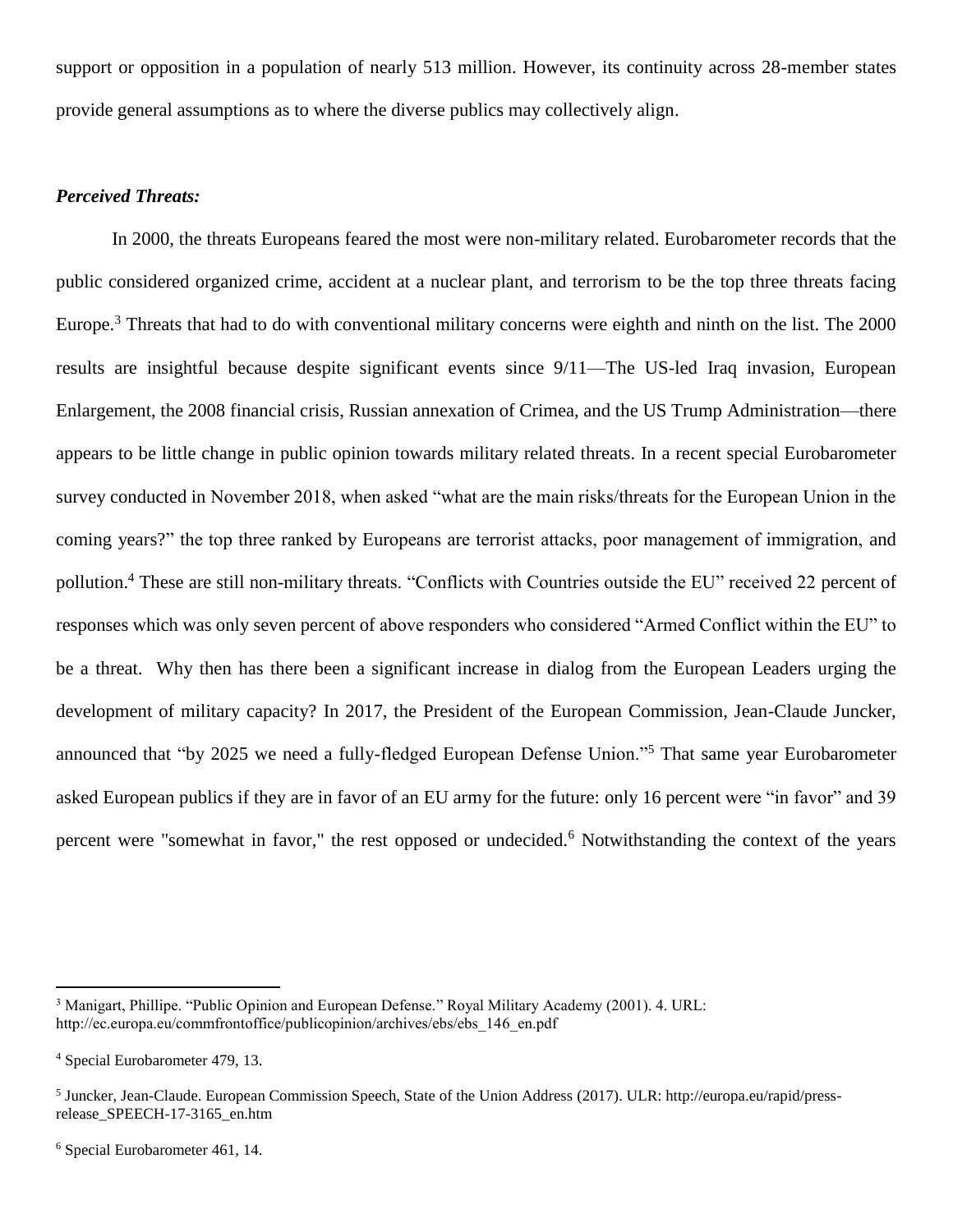between, support for an EU army was higher in 2000 with 19 percent "in favor," although there were thirteen fewer member states at that period.<sup>7</sup> pPublic opinion does not match the enthusiasm expressed by EU leaders.

In 2017, President of the European Council, Donald Tusk, sent an open letter to EU member states outlining the three major threats Europe faces: an assertive China, an aggressive Russia, and terror and anarchy in the Middle East.<sup>8</sup> While these threats cause a general sense of worry, there are many reasons why they do not serve to convince the public that an EU army is essential to solving them. China's posture projects in the South China Sea do not presently act as sufficient provocation for an EU army. However, incursions into Europe's economy, transport and rail systems, ports, and companies pose the threat of unmitigated Chinese investments and influence in the continent.<sup>9</sup> This situation would be best controlled by synchronized regulatory efforts rather than inciting an arms race with China in which justifying the expenditure to the public would be difficult without perpetuating the threat itself, mainly because less than two out of ten Europeans consider competition from emerging countries to be the primary challenge.<sup>10</sup> China's expansionist policies are perceived as an effort to upend the existing international architecture, but Europe would be unable to confront or control major conflict unilaterally for quite some time if at all.

Although Russian aggression did spark public alarm after annexing Crimea in 2014, the concern of a conventional military threat from Russia is more a matter of geographic proximity. Eurobarometer indicates a "Common Security and Defense Policy" for countries bordering Russia to have 71-87 percent approval within those states.<sup>11</sup> Interestingly, Eastern European states also indicate approval for an "EU Army" from 50-71 percent approval, except for Estonia who is less enthusiastic at 48 percent. All the same, Rand reports that most NATO members bordering Russia perceive an existential threat that they feel can be addressed only through the presence

 $<sup>7</sup>$  Manigart, 16.</sup>

<sup>&</sup>lt;sup>8</sup> Tusk, Donald. "United we stand, divided we fall": letter by President Donald Tusk to the 27 EU heads of state or government on the future of the EU before the Malta summit*."* European Council website, URL: http://www.consilium.europa.eu/en/press/pressreleases/2017/01/31/tusk-letter-future-europe/

<sup>9</sup> Ewing, Jack and Milan Schreuer. "Europe and the U.S. Agree on Chinese Threat, but Are Too Busy Feuding to Fit It." *The New York Times.* December 7, 2018. ULR: https://www.nytimes.com/2018/12/07/business/european-union-trump-china-trade.html

<sup>&</sup>lt;sup>10</sup> Standard Eurobarometer 89, 14.

 $11$  Special Barometer 461, 13-20.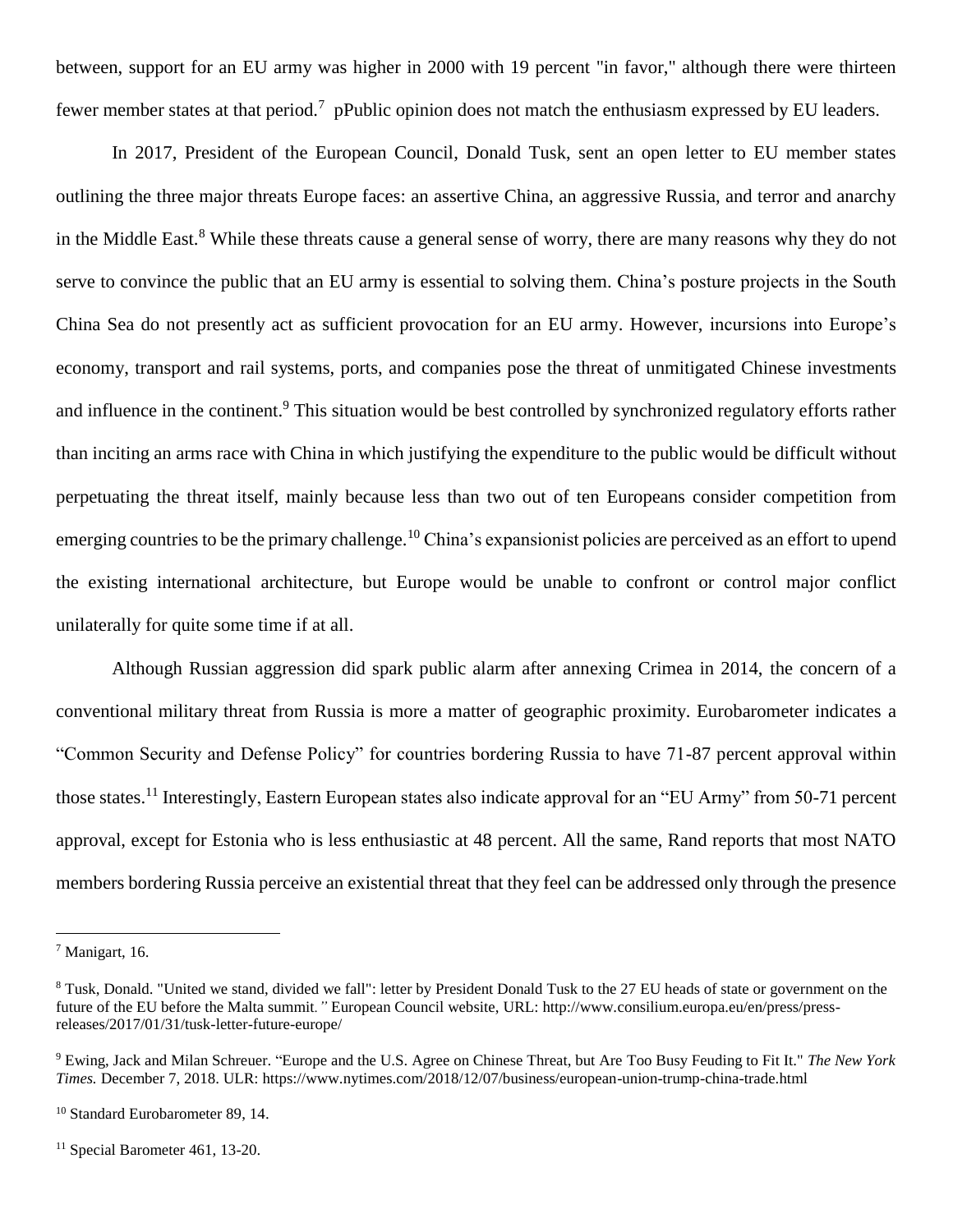of U.S. and NATO troops on their territory. Eastern states are hedging their bets by advocating for all the available options that make their risk a collective matter. However, more Europeans are concerned about hybrid warfare and political propaganda from Russia than of it carrying out an attack.<sup>12</sup>

Not only is terrorism traditionally seen as a security threat for intelligence and law enforcement to manage, but Europe has consistently criticized the United States for using military means for counterterrorism. Terrorism in Europe is an undeniably transnational threat that does require increased cooperation among the EU states, but according to the public opinion in June 2017, the majority (63 percent) of Europeans surveyed believe that law enforcement is doing enough to combat terrorism.<sup>13</sup> Europe argues that emerging threats are better dealt with through development strategies, diplomacy, and by paying attention to the deep-seated causes, but this widespread sentiment could change with an increased number of attacks. EU member states are also deeply fissured over interventionism after the 2003 Iraq invasion, so mitigating anarchy in the Middle East is unlikely to win public censuses for a common defense. Any of the aforementioned threats could escalate, and Europe's leaders could, in one sense, be preparing for the worst-case scenario. As the necessity is not readily apparent, how much is the call for increased integration attributed to a vintage fear?

Fear that the US will withdraw security from the region is historical anxiety for Europe. Tusk outlines that the Trump Administration is putting into question the last seventy years of American foreign policy after the president declared NATO obsolete and evidence of American isolationist policies continue to emerge.<sup>14</sup> This dynamic is deeply interwoven into the legacy of European defense integration and, just as it did after WWII and at the end of Cold War, it acts as a strong vehicle for European leaders and political elites to inch integration forward. Along with withdrawing from a number of international agreements, in November 2018, the Trump Administration decided to withdraw from the 1987 nuclear treaty banning medium rage ground-launching missiles. This compelled French President Emmanuel Macron to announce that Europeans can no longer rely on

<sup>&</sup>lt;sup>12</sup> Pezard, Stephanie, Andrew Radin, Thomas S. Szayna, F. Stephen Larrabee. "European Relations with Russia. Threat Perceptions, Responses, and Strategies in the Wake of the Ukrainian Crisis." *RAND Corporation.* 2017. 14.

<sup>13</sup> Special Eurobarometer 464b, December 2017.

<sup>14</sup> Parker, Ashley. "Donald Trump Says NATO is 'Obsolete,' UN is 'Political Game*.'" The New York Times. April 1, 2016.*  https://www.nytimes.com/politics/first-draft/2016/04/02/donald-trump-tells-crowd-hed-be-fine-if-nato-broke-up/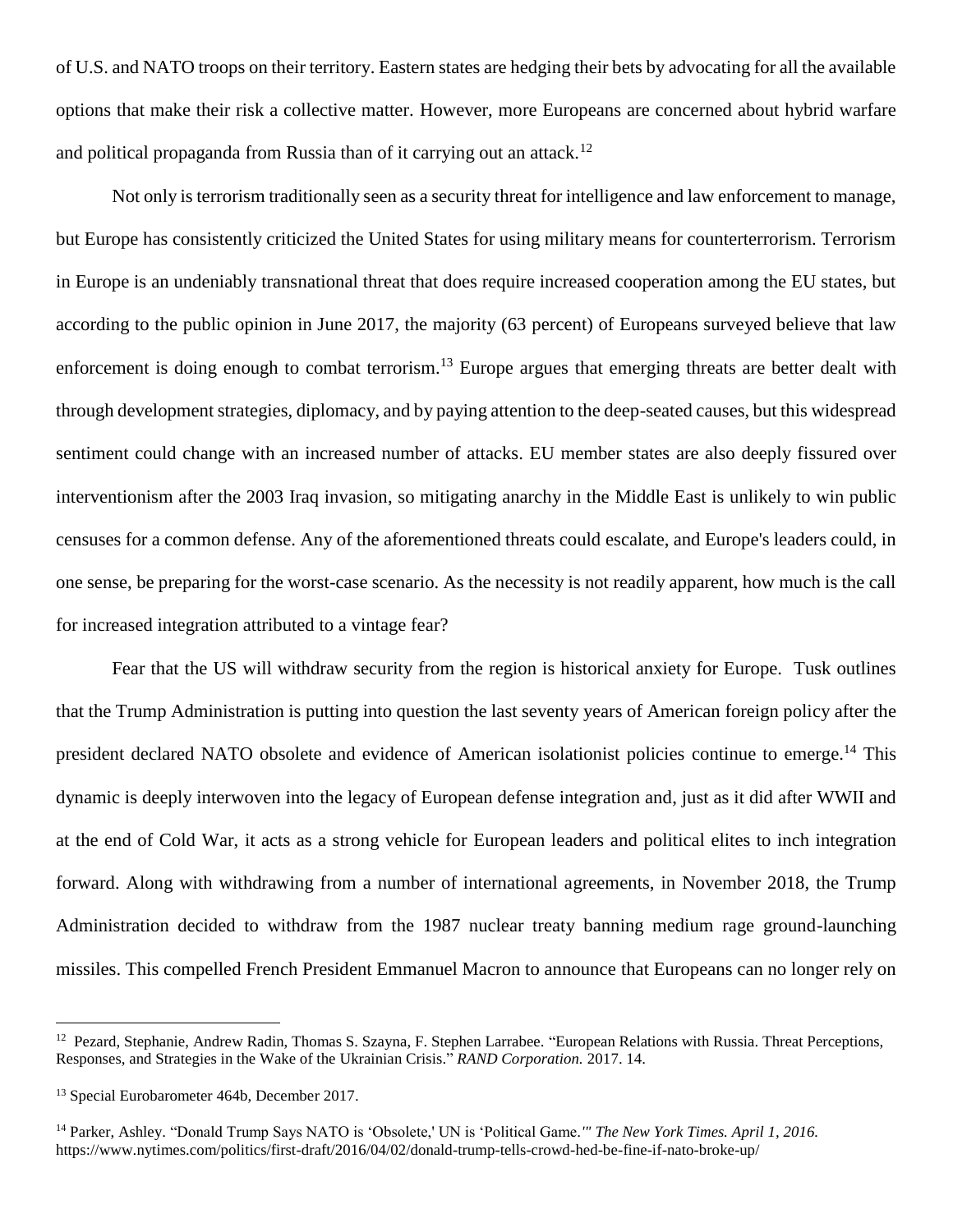the US to defend them and that they could not be protected without a "true, European army."<sup>15</sup> German Chancellor Angela Merkel promptly supported such sentiments before the European Parliament stating, "We should, and I'm saying this also because of developments in recent years, work on a vision of one day establishing a real European army."<sup>16</sup> But where these politicians are normative, the public is lukewarm. When asked what should be the priorities for the European Union to make life safer for its citizens, "more cooperation between countries in defense policy" received 37 percent approval compared to the top priorates such as immigration policy and combating terrorism.<sup>17</sup> If anything, effort to achieve strategic autonomy could act as a self-fulfilling prophecy in that it would encourage the kind of withdrawal from Europe advocated by American policy hawks.<sup>18</sup> Europe may also lose its champion of US relations if the United Kingdom does leave the EU. The perceived threats and those announced by political leaders lack the urgency to convince the public that a European army is necessary, why then is there so much desire to create one even without public consensus?

### **Strategic Drivers**

 $\overline{a}$ 

One strategic driver is the effort to mitigate complications and limitations caused by cooperation. In a continuum of the European Union's core integration project, defense cooperation is to the left of where EU politicians need it to be to drive European unity forward. Defense integration moves Europe progressively right in the direction of greater cohesion with the potential to expand its global role. The EU's use of civilian power has attained extraordinary economic power and influence but is there a cap on the global role the EU could play without military capacity? Some argue it is an 'undeniable attribute' of full power status were Europe to achieve a common army.<sup>19</sup> Andrew Moravcsik exposes the seductiveness of attaining military power as something the

<sup>15</sup> Meichtry, Stacy and Laurence Norman. ''France's Macron Calls for Creating a 'European Army'.'' *The Wall Stree Journal. November 6, 2018 URL: https://www.wsj.com/articles/frances-macron-calls-for-creating-a-european-army-1541528803.*

<sup>16</sup> Bennhold, Katerina and Steven Erlanger. ''Merkel Joins Macron in Call for a European Army 'One Day'. *The New York Times. Nov. 13, 2018. URL: https://www.nytimes.com/2018/11/13/world/europe/merkel-macron-european-army.html*

<sup>&</sup>lt;sup>17</sup> Special Eurobarometer 479, 2018. 11 & Standard Eurobarometer 89. 11.

<sup>18</sup> McCormick, John. *The European Superpower.* Basingstoke: Palgrave Macmillan. 2007. 80.

<sup>&</sup>lt;sup>19</sup> Van Staden, Aldred. "The Case for Complementarity," Speech to a conference organized by the German Council on Foreign Relations, Berlin, June 2003, reproduced on Tech Central Station website, www.techcentral.be.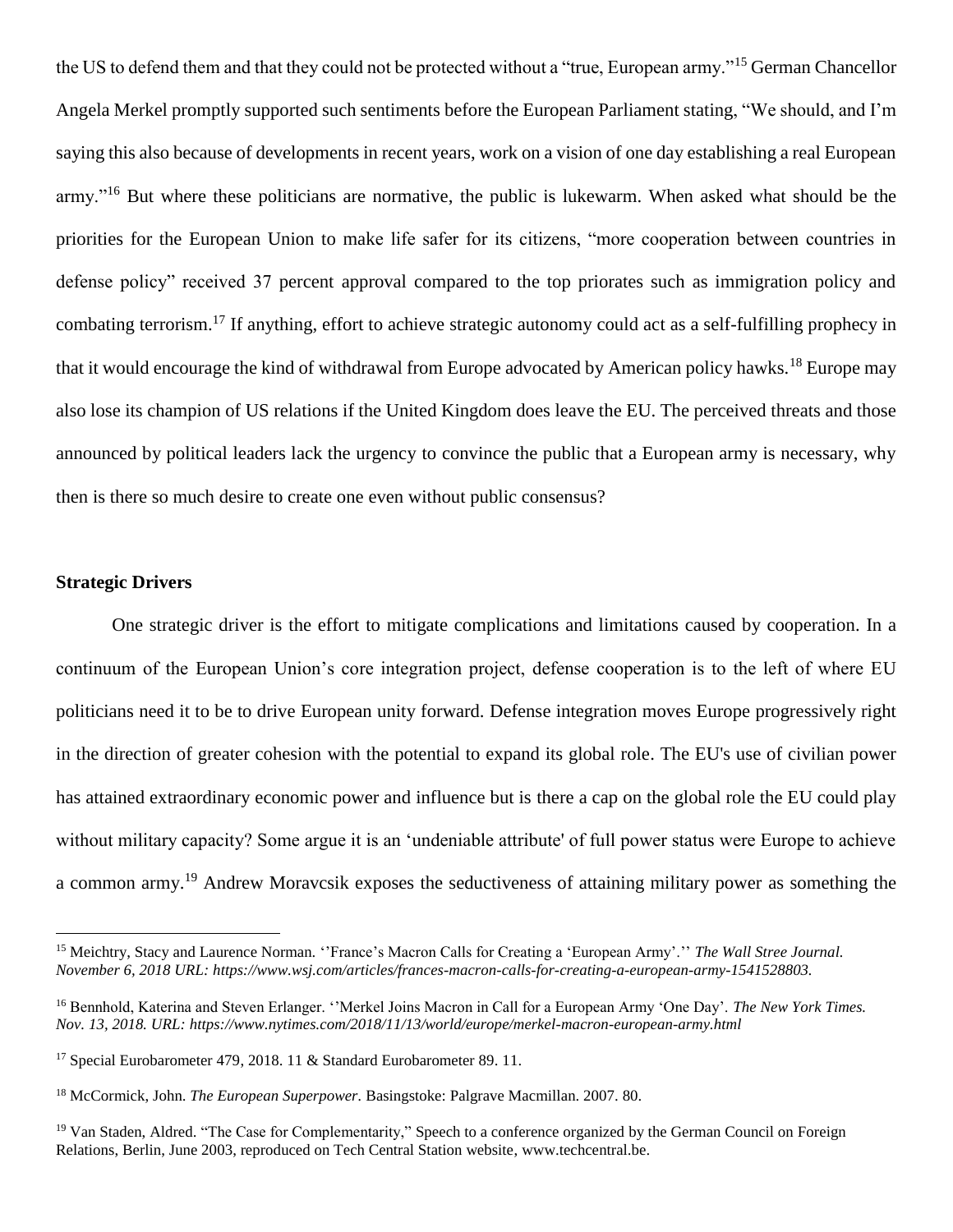US respects, but he states that European defense is a dangerous pipe dream due to the historical inability to force coordination among various state policy preferences.<sup>20</sup> EU members are divided along a variety of lines regarding their preferred foreign policy and defense philosophies such as Atlanticists, Europeanists, neutral states, interventionists, and non-interventionists. Leaders at the EU level have long desired to emancipate itself from the intergovernmental model which reinforces the individuality of member states that causes unnavigable political impediments as a result. In 2018, 75 percent agreed that a "Common Security and Defense Policy is a good thing" but only 55 percent support the creation of an EU army with the sum of "in favor" and "somewhat in favor" responses.<sup>21</sup> This difference in public opinion is evidence of the perpetual contest between the intergovernmental policy that requires unanimity from member states and the supranational track that would consolidate decisionmaking under the single authority of an EU institution. Member states are willing to cooperate, coordinate, and participate so long as it remains voluntary, a coalition of the willing. For example, in 2000 in the case of military intervention, 47 percent believed it should remain the choice of state governments ready to send troops, 17 percent by majority voting though keeping the right not to send troops and only 11 percent for unanimous voting where all countries have to agree.<sup>22</sup> Very little in public opinion and state preferences have changed since. Under the current Common Security and Defense Policy (CSDP), the European External Action Service is comprised of 18 EU Battlegroups made up of 1,500 men from twelve participating member states. Participants make a political commitment to train their Battlegroups, serve in peacekeeping operations, and respond to conflicts and crises around the world on a six-month rotation scheme. Deployment requires a unanimous decision, and each member state retains the right to refuse the deployment of its Battlegroup.<sup>23</sup> Permanent Structure and Cooperation (PESCO), signed in 2016, has demonstrated a practical expression of the EU's will to build an integrated

<sup>20</sup> Moravcsik, Andrew. "How Europe can win without an army." *The Financial Times.* 2003. https://www.princeton.edu/~amoravcs/library/FT\_4-3-03.pdf

<sup>21</sup> Special Eurobarometer 461, 17.

 $22$  Manigart, 13.

<sup>23</sup> Reykers, Yf. (2017) "EU Battlegroups: High costs, no benefits" *Contemporary Security Policy*, 38:3, 457- 470, DOI: 10.1080/13523260.2017.1348568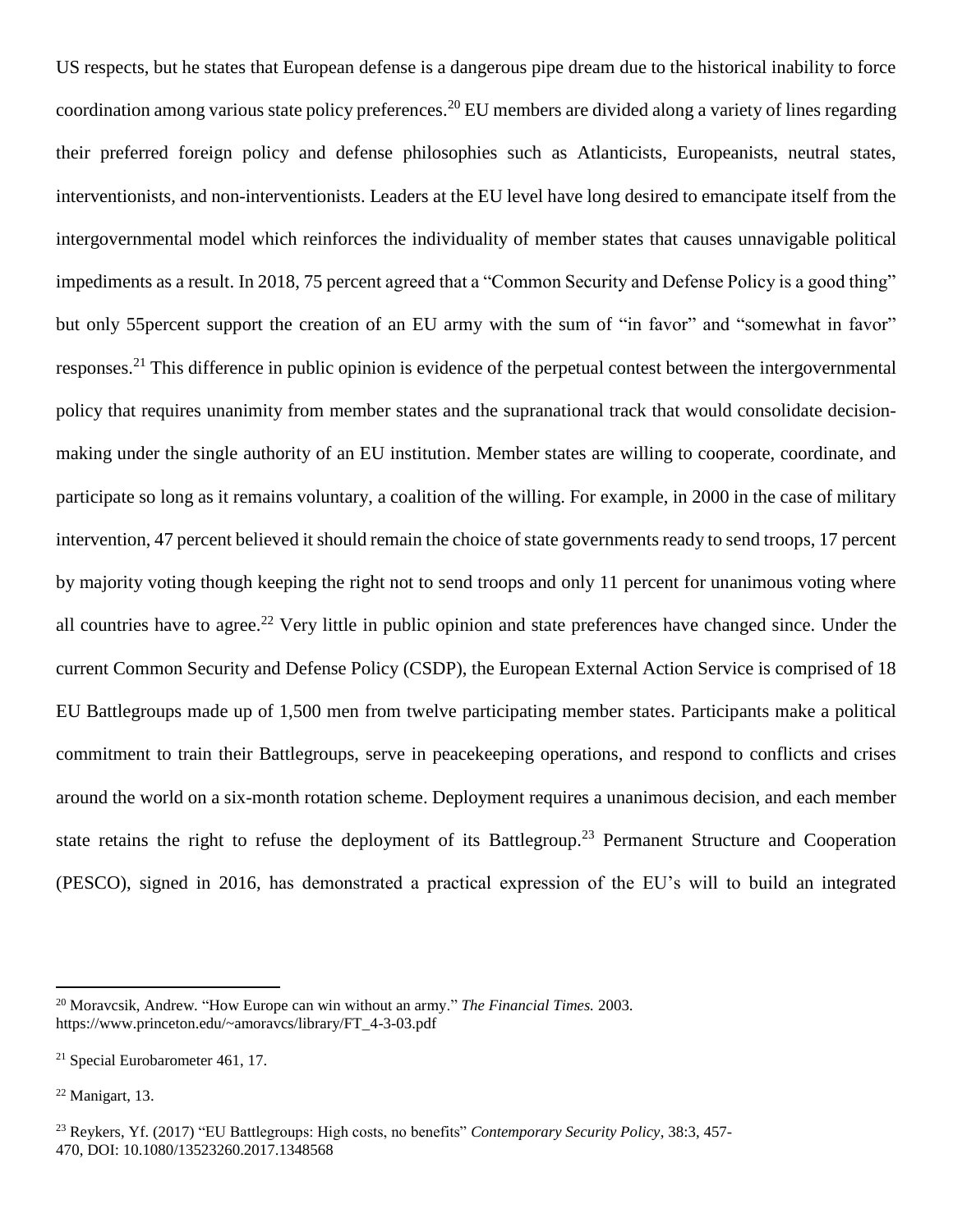European Defense.<sup>24</sup> But, similar to its predecessors, its realization relies heavily on willing compliance from signees and decision-making remains in the hands of member states. Although PESCO has a more sophisticated expenditure plan, it does not necessarily mean the public will support increased spending as they are more concerned with the EU's financial situation than anything else presently. If most EU member states are unwilling to contribute two percent of their GDPs to NATO over the past eighteen years, there is little evidence to suggest an increase in motivation to spend on defense just because it is not NATO. Besides, doing so would only exacerbate the historic resource duplication conflict. Nevertheless, the joint-cooperation lead by Germany and France is significant because it is an unprecedented relationship and may provide a legitimate shift in the history of defense integration. That is if they are able to navigate their distinctive strategic cultures successfully.

Even though defense integration has progressed in such a way that member states no longer have exclusive autonomy over their national forces, the notion of cooperation, not integration, in matters of defense is an essential factor in public opinion. Among the many theories explaining European integration is Lindberg and Scheingold's concept of "permissive consensus" which suggests that political elites have been able to pursue their policy interests because of public disinterest.<sup>25</sup> Underemphasizing public participation can be found in the EU's post-WWII blueprints, not only because the architects considered a major danger in the restive politics of the masses but also because after two internecine European's public was ready to return to their daily lives unencumbered by political discord.<sup>26</sup> It was believed experts and technocrats would better serve the people, a philosophy that underlies the "democratic deficit" within the EU and why there are certain areas of integration that brush beyond the acceptable zone. While "Permissive consensus" may have occurred in other policy areas, public opinion towards defense integration cannot be summarized as disinterest, but rather as unremitting opposition to losing sovereignty and control over national security. Systematic defense cooperation has contributed to the preservation

<sup>24</sup> European Council, Council of the European Union. *Reinforcing European Defence: remarks by President Donald Tusk at the event on PESCO.* December 2017. ULR: https://www.consilium.europa.eu/en/press/press-releases/2017/12/14/reinforcing-europeandefence-remarks-by-president-donald-tusk-at-the-pesco-event/

<sup>&</sup>lt;sup>25</sup> Lindberg, Leon N., and Stuart A. Scheingold. Europe's would-be polity: patterns of change in the European community. Prentice Hall, 1970. 41-42

<sup>&</sup>lt;sup>26</sup> Forlenza, Rosario. "The Politics of the Abendland: Christian Democracy and the Idea of Europe after the Second World War." *Contemporary European History* 26, no. 2 (2017): 261-86. doi:10.1017/S0960777317000091.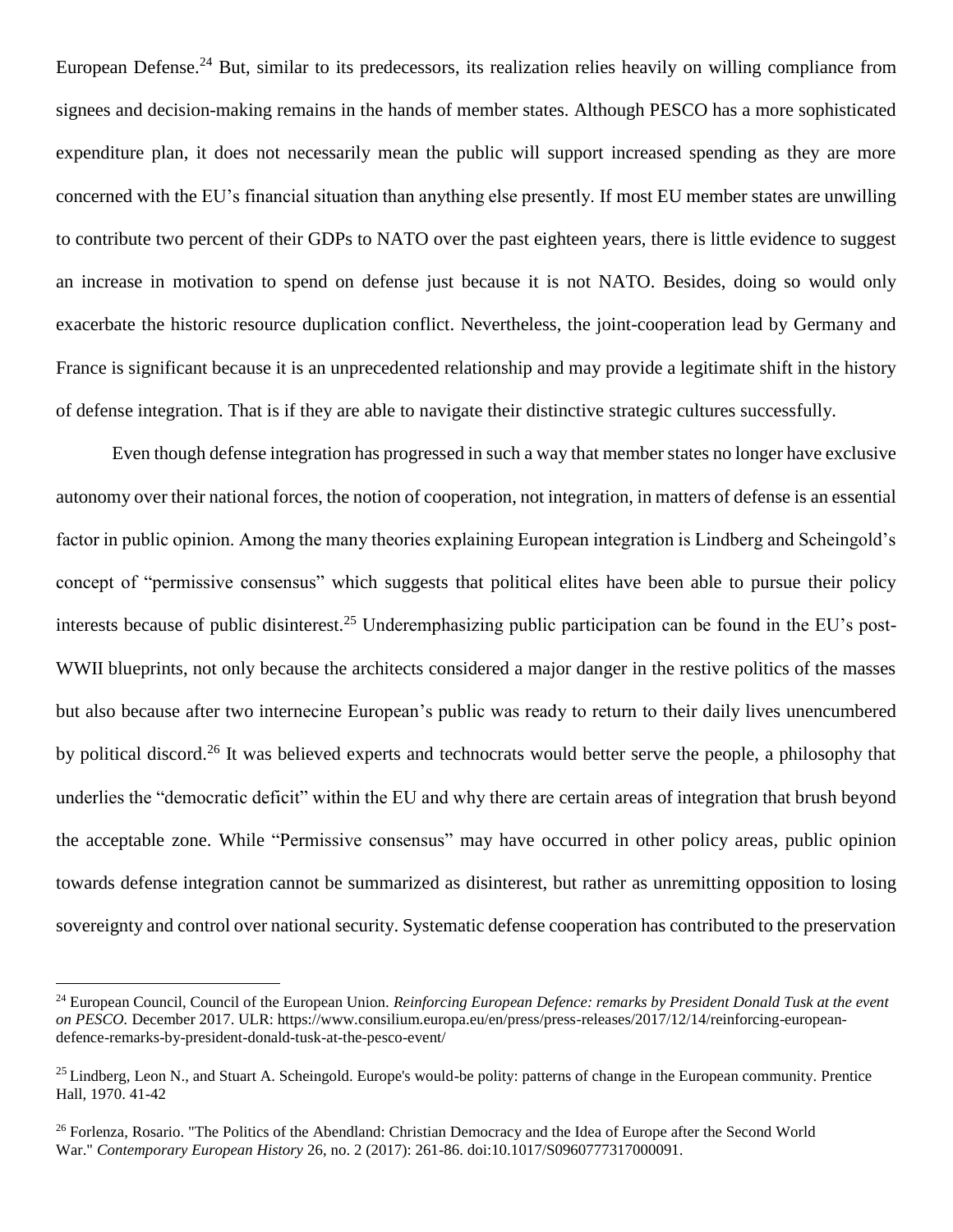of national sovereignty such that EU states do not war with one another anymore but fully renouncing their national armies has historically lacked support. If necessity and willingness are not clearly evident, the call for a European army may be more so the politicization of an even more sensitive issue.

The second core driver concerns using militarization to solidify European identity at a time where anti-EU, nationalist, and isolationist sentiments are precipitously rising in European states. Stephanie Anderson notes that theorists of nation-building put great emphasis on foreign and security policy as a tool for rallying the people because it makes people masters over their own territory.<sup>27</sup> Such is true for a traditional state, but can it work for the EU? Europe is much less a territory than it is an idea, and militaries are fundamentally disposed to the physicality of borders, statehood, and identity. But a European army is not novel in the scheme of European unity in that by joining national militaries together as one would guarantee the decoupling of nationalism and violence.<sup>28</sup> Most Europeans today do not identify with the militarism of their past, but their national identities and sovereignties are preserved and protected by the knowledge that some instruments of Westphalian statehood remain to resist undesirable elements in the EU agenda.<sup>29</sup> Despite the EU's efforts to encourage a homogeneity that will potentially solidify the European project, most Europeans still prefer to define themselves according to their nations as a reaction to the unattractive sides of integration and globalization. In the 2018 Eurobarometer report, 55percent of Europeans define themselves first by their nationality and then by their European citizenship, 6percent see themselves firstly as European citizens then as nationals of their country, and only two percent see themselves as European only.<sup>30</sup> Most suspect this is a generational matter in that Europe's youth will develop a different perspective about their identities that transcend state association, especially in the emergence of identity politics. The demographic that responded to fears of conventional threats were 55 and older which could mean that in time, traditional concepts of defense and state security may eventually resemble something like a "post-

<sup>28</sup> Spinelli, Altiero and Ernesto Rossi. *Ventotene Manifesto, For a Free and United Europe. A Draft Manifesto.* 1944. Section II.

<sup>27</sup> Stephanie Anderson, *Crafting EU Security Policy: In Pursuit of a European Identity (*London: Lynne Rienner. 2008), 177.

<sup>29</sup> Posen, Barry R. "ESDP and the Structure of World Power." *The International Spectator* 39, no. 1 (2004): 5-17.

<sup>&</sup>lt;sup>30</sup> Standard Eurobarometer 89, Spring 2018, 35.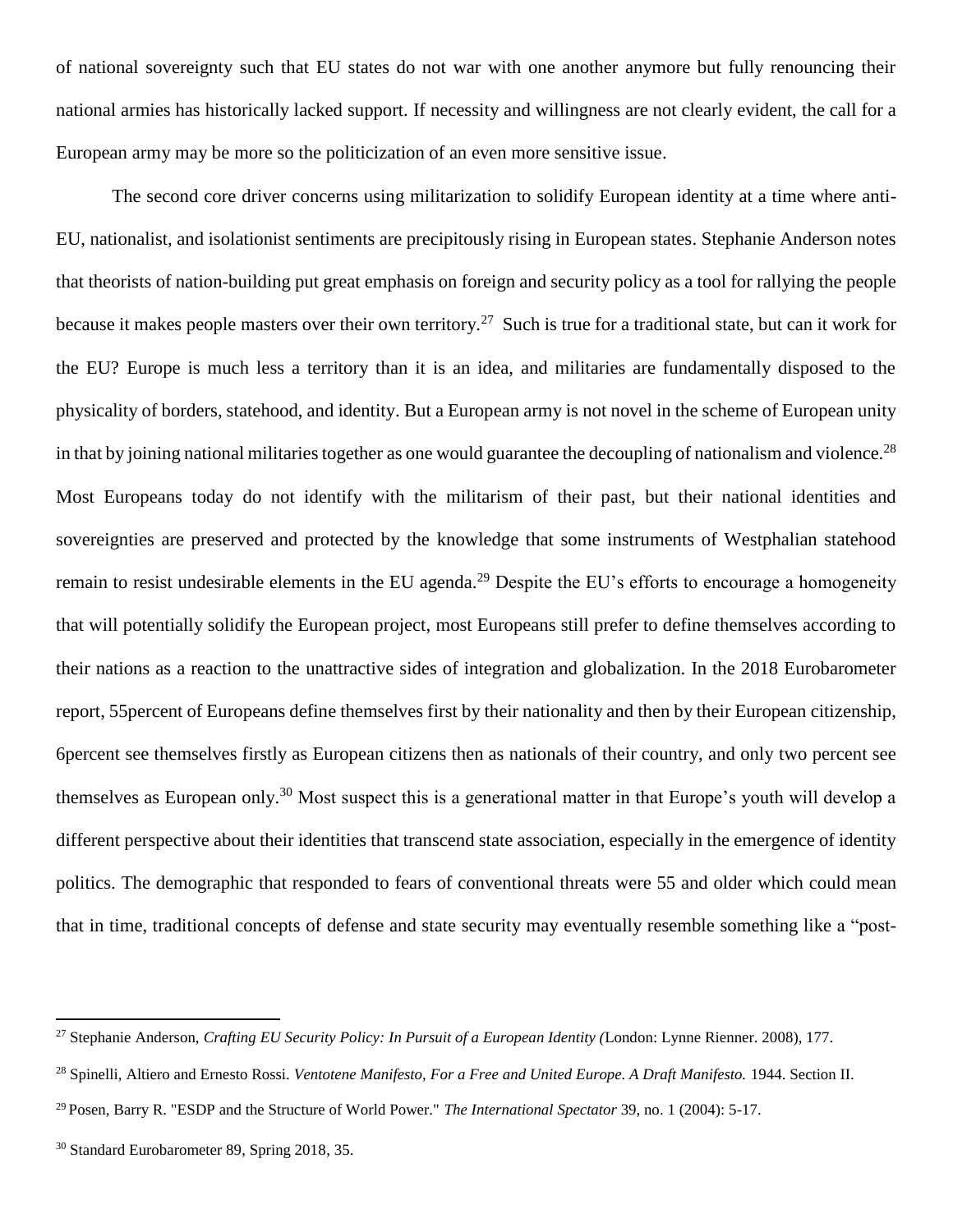modern army" or a kind of security infrastructure that matches the systems and sentiments to come.<sup>31</sup> Much effort has gone into breaking down the barriers of traditional statehood that necessitate a national defense, such as the Schengen Treaty where the free movement of people means security is not compartmentalized or nationally exclusive anymore. External and internal lines are diminishing or dissolving, but still, the public is reluctant to translate such change as a reason to dismantle their national armies. Still, many Europeans do believe that the time of national armies is coming to an end, but rather than building a new one in the shape of a European army, perhaps more attention should be paid to how the public instinct is leading the EU towards an approach more consistent with its image, capacities, and advantages.

### **Public Instinct & Niche Capabilities**

A 1996 article in *The Observer* wrote that the instincts of the European public were at odds with the ambitions of the political elites.<sup>32</sup> The public's historic instincts to rebuff the creation of a conventional European army can be interpreted as a warning device. While Europe may want to be equal to the US, if leaders spend the money to compete militarily, they risk losing public support and a particular normative image of itself that has thus far gained Euro-activists, both within Europe and internationally. Europe has a comparative advantage as a soft power. Rather than exert political and budgetary capital building conventional military capacity, investing in the platforms and psyche that already exist within Europe would likely gain greater public support. Knowledgebased networks and epistemic communities are redefining formal decision-making and public influence which is reshaping how to handle crises collectively.<sup>33</sup> Rather than selling the idea of a common army which has proven historically unpopular, systematically complex, and in conflict with its normative framework, horizontal integration with civilian and quasi-military power such as development aid, EU accession pressure, intelligence, and new technologies may provide a more feasible strategy. Rather than vie for strategic autonomy via military,

 $31$  Manigart, 5.

<sup>&</sup>lt;sup>32</sup> As quoted by Clifford J. Carrubba in "The Electoral Connection in European Union Politics. *The Journal of Politics*, *Vol. 63, No. 1*. *2001. 141-158.* 

<sup>33</sup> Cross, Mai'a Davis. *Security Integration in Europe: How Knowledge-based Networks Are Transforming the European Union* (Ann Arbor: University of Michigan Press, 2014), 214.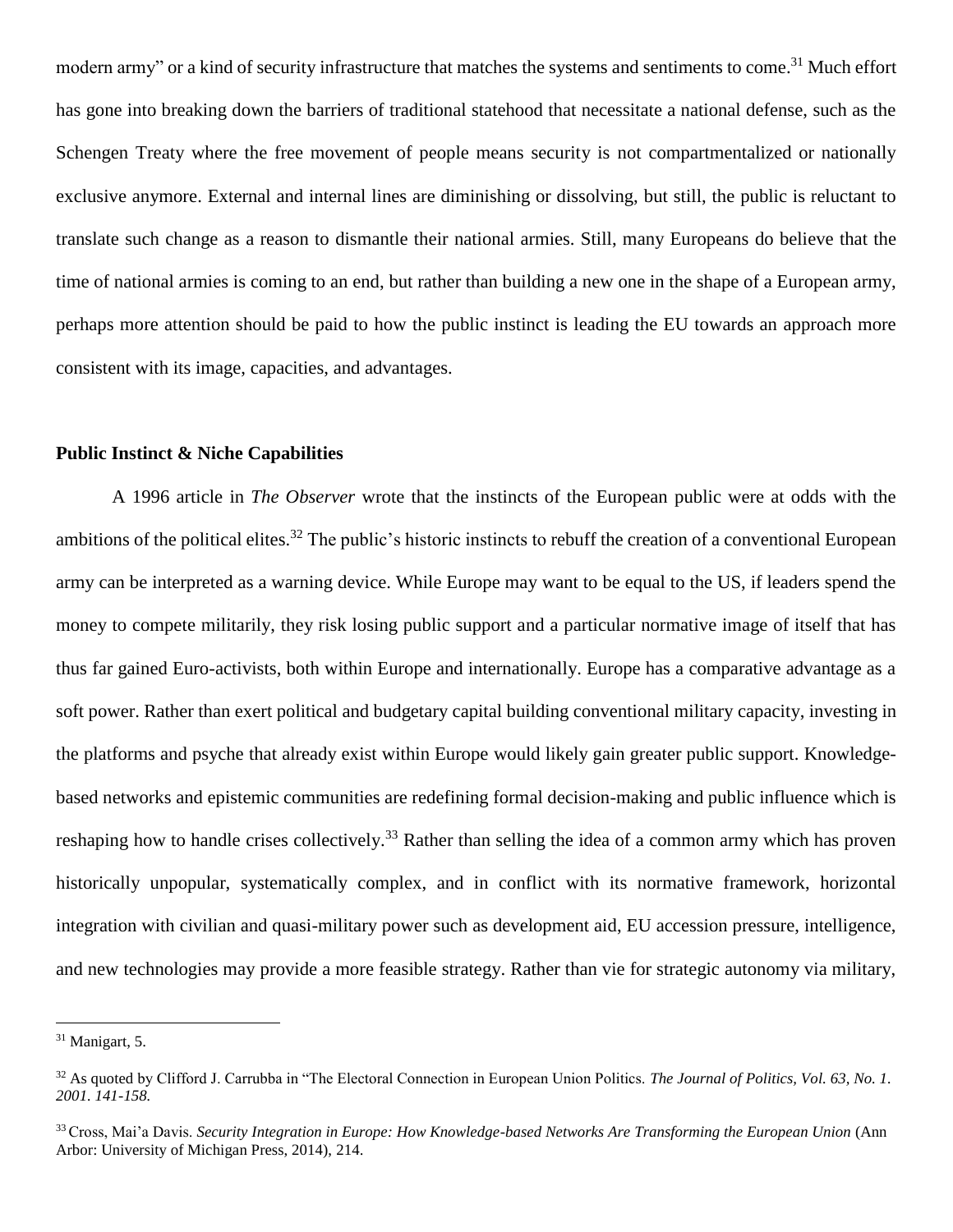developing niche capabilities would allow Europe to complement the transatlantic partnership and compete without encouraging the rearming of the world, plus, it would undoubtedly be cheaper. Furthermore, Europeans may be more inclined to integrate in some areas where the US is less comfortable, such as a European Intelligence Service. Intelligence activities lie at the heart of state sovereignty similarly to defense, but it makes more sense politically and practically as Europeans do not couple privacy and liberty as inflexibly as Americans, which is why intelligence—rather than defense—integration may appear less threating to member states' sovereignty.<sup>34</sup> For sure, this approach has the potential to act as the backdoor to supranationalism. Public opinion on a European intelligence service is vague, but it should be noted that resistance would likely come from a public distrust of the lack of transparency in which epistemic communities, intelligence services, and knowledge-based networks tend to operate. All the same, by focusing on niche capabilities and integration of existing systems, the EU could exploit its broader soft power toolbox while effectively relying on its transatlantic partner and NATO's military capabilities currently at its disposal.<sup>35</sup>

#### **CONCLUSION**

European defense integration is a combustible mix of political ambition and public reluctance. Political elites, national and EU leaders are emphasizing the necessity of a European army when the public's threat perception appears to fall short of urgent or essential. The public support defense cooperation but are lukewarm about advanced integration that would jeopardize voluntary participation, sovereignty, and national security. The strategic driver to emancipate from the intergovernmental model requires a consensus beyond what public opinion are willing to achieve and politicians capable of building. This challenge could change as lines that once demarked territory and boundaries are dissolving with each generation and technological wave. A single, united army may aid in solidifying a European identity, but it is unlikely to be the direct catalyst as European public sentiment is increasingly non-martial. Moravcsik offers that while EU is navigating its global role now and for the future, "the

<sup>34</sup> Whitman, James Q. "The Two Western Cultures of Privacy: Dignity versus Liberty. *The Yale Law Journal,* Vol. 113, No. 6. 2004. 1151-1221.

<sup>35</sup> European Commission. *Reflection Paper on the Future of European Defense. 2017, 12.*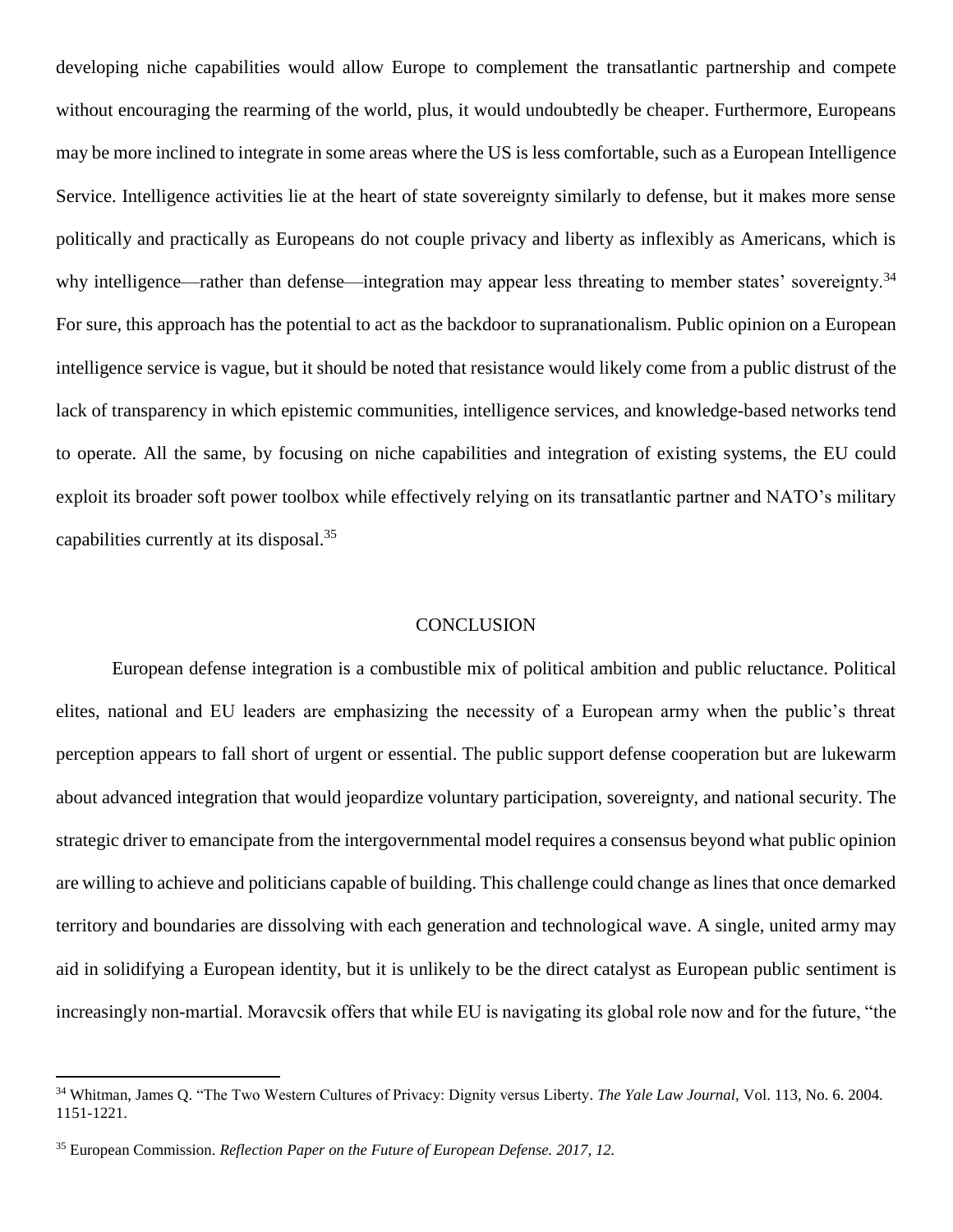real problem is that European defense schemes distract Europe from its true comparative advantage in world politics; Europe is the quiet superpower."<sup>36</sup> By leaning into public instinct, the EU could strategically choose to demilitarize and allow knowledge-based communities and networks to assist in achieving a type of autonomy that respects public opinion towards defense integration and reinforces its normative pursuits. European publics are unlikely to reverse their historical reluctance and dialog by political elites and EU leaders could be just that, another expectant phase in the quixotic legacy of European defense integration.

# **References**

 $\overline{a}$ 

Altiero Spinelli, Enesto Rossi. 1944. *Ventotene Manifesto, For a Free and United Europe. A Draft Manifesto.*

Anderson, Stephanie. 2008. *Crafting EU Security Policy: In Pursuit of a European Identity.* London: Lynn Reinner.

Bennhold, Katrin, and Steven Erlanger. 2018. "Merkel Joins Macron in Calling for a European Army 'One Day'." *The New York Times.* November 13. Accessed 2018.

https://www.nytimes.com/2018/11/13/world/europe/merkel-macron-european-army.html.

Commision, European. 2017. "Reflection Paper on the Future of European Defense."

- Cross, Mai'a Davis. 2014. *Security Integration in Europe: How Knowledge-based Networks Are Transforming the European Union.* Ann Arbor: University of Michigan Press.
- Forlenza, Rosario. 2017. "The Politics of the Abendland: Christian Democrats and the Idea of Europe after the Second World War." *Contemporary European History* 261-286.

Judt, Tony. 2011. *A Grand Illusion? An Essay on Europe.* New York: New York University Press.

Juncker, Jean-Claude. 2017. *European Commission Speech, State of the Union Address.* Accessed September 2018. http://europa.eu/rapid/press-release\_SPEECH-17-3165\_en.htm.

<sup>36</sup> Moravcsik, *How Europe Could win without an Army.* 2003.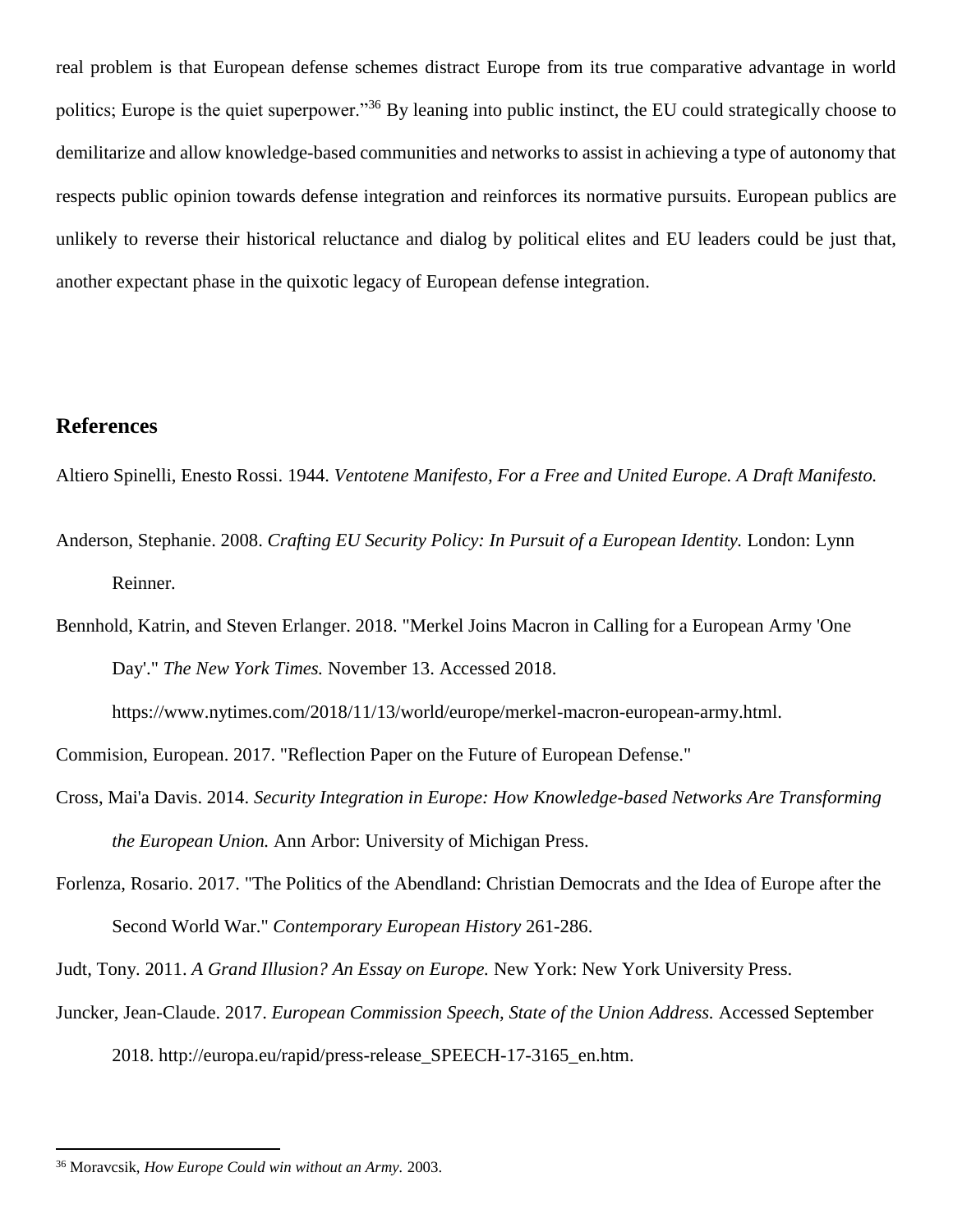- Leon N. Lindberg, Stuart A. Scheingold. 1970. "Europe's would-be polity: Patterns of change in the European Community." *Prentice Hall* 41-42.
- Manigart, Phillipe. 2001. *Public Opinion and European Defense.* International Symposium on "Public opinion and European Defense", Brussels, Belgium: Royal Military Academy.

McCormick, John. 2011. *European Superpower.* Basingstoke: Palgrave Macmillan.

- Meichtry, Stacy. 2018. "France's Macron Calls for Creating a 'European Army'." *The Wall Street Journal.* November 6. Accessed 2018. https://www.wsj.com/articles/frances-macron-calls-for-creating-aeuropean-army-1541528803.
- Moravcsik, Andrew. 2003. "How Europe can win without an army." *The Financial Times.* April 3. Accessed 2018.

http://go.galegroup.com.proxy.lib.pdx.edu/ps/i.do?id=GALEpercent7CA99547358&v=2.1&u=s118578 4&it=r&p=AONE&sw=w.

Parker, Ashley. 2016. "Donald Trump Says NATO is 'Obsolete,' UN is 'Political Game.'" *New York Times.* April 2. Accessed 2018. https://www.nytimes.com/politics/first-draft/2016/04/02/donald-trump-tellscrowd-hed-be-fine-if-nato-broke-up/.

Posen, Barry. 2004. "ESDP and the Structure of World Power." *The International Spectator* 5-17.

Reykers, Yf. 2017. "EU Battlegroup: High costs, no benefits." *Contemporary Security Policy* 457-470.

Schreuer, Jack Ewing and Milan. 2018. "The New York Times." December 7. Accessed 2018.

https://www.nytimes.com/2018/12/07/business/european-union-trump-china-trade.html.

Special Eurobarometer, 461. 2017. *Designing Europe's Future: Security and Defense.* The European Commision.

Special Eurobarometer, 464b. 2017. *Europeans' Atttudes Towards Security.* The European Commission.

Special Eurobarometer, 479. 2018. October-November. The European Commisson.

Standard Eurobarometer, 89. 2018. *European Citizenship.* The European Commission.